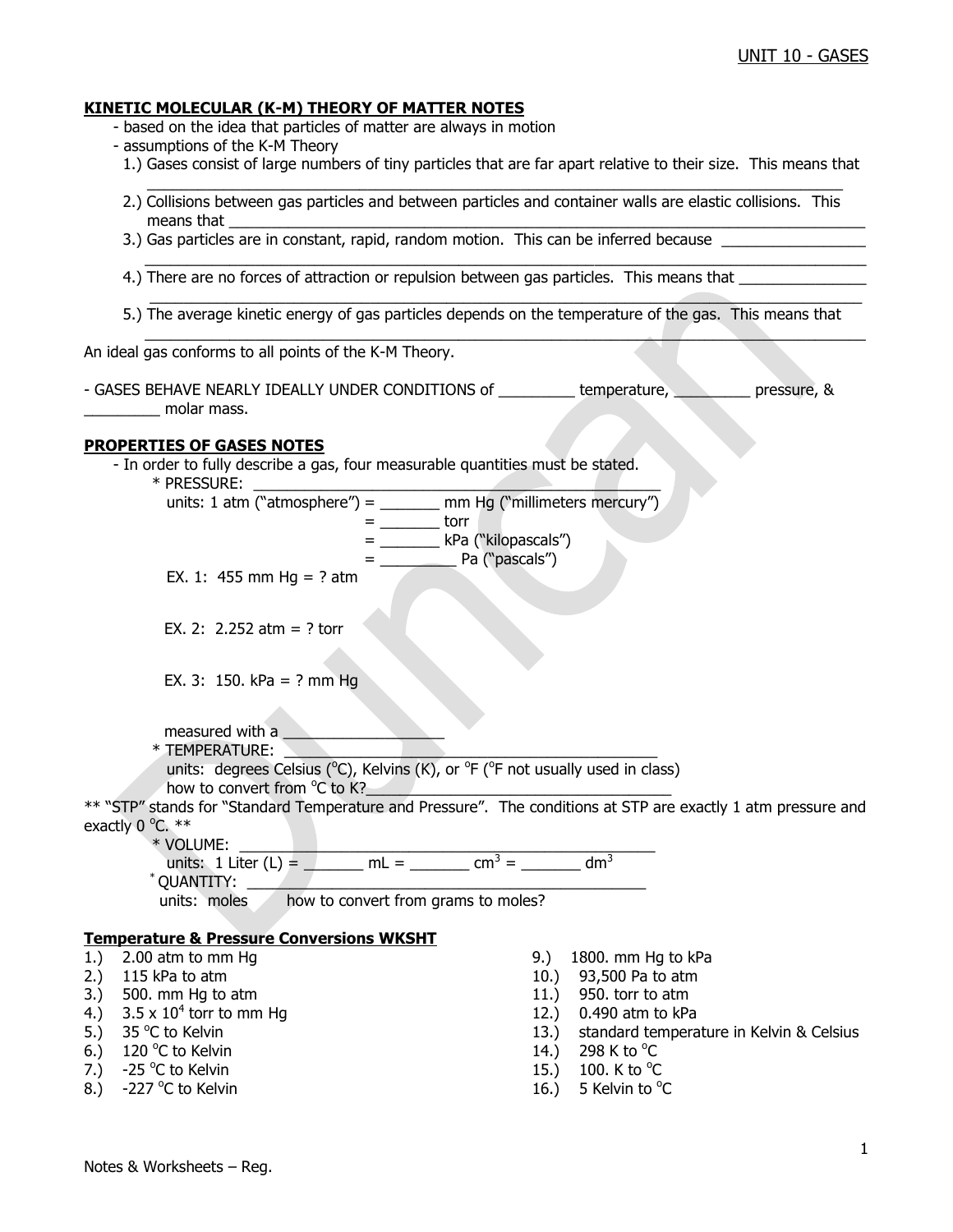#### **IDEAL GAS EQUATION NOTES**

 $P V = n R T$ "P" stands for \_\_\_\_\_\_\_\_\_\_\_\_\_\_\_\_\_, must be in units of \_\_\_\_\_\_\_\_\_\_\_\_\_\_\_\_\_\_\_\_\_\_\_\_\_\_ "V" stands for \_\_\_\_\_\_\_\_\_\_\_\_\_\_\_\_\_, must be in units of \_\_\_\_\_\_\_\_\_\_\_\_\_\_\_\_\_\_\_\_\_\_\_\_\_\_ "n" stands for \_\_\_\_\_\_\_\_\_\_\_\_\_\_\_\_\_\_, must be in units of \_\_\_\_\_\_\_\_\_\_\_\_\_\_\_\_\_\_ "T" stands for \_\_\_\_\_\_\_\_\_\_\_\_\_\_\_\_\_\_, must be in units of \_\_\_\_\_\_\_\_\_\_\_\_\_\_\_\_\_\_\_\_\_\_\_\_\_ "R" stands for the Ideal Gas Constant, has a value of 0.0821 with units of Ligatm mole . The state of the state of the state of the state of the state of the state of the state of the state of the state of the state of the state of the state of the state of the state of the state of the state of the sta mole  $\cdot$  K EXAMPLE 1: Q: What pressure is exerted by 0.325 moles of hydrogen gas in a 4.08 L container at 35  $^{\circ}$ C? A:  $PV = n RT$  solving for P ...  $P = n RT$  V  $n = 0.325$  moles (correct unit)  $T = 35 \degree C$  (need to convert to K)  $T = 35 \degree C$  $T = 35 °C + 273 = 308 K$  $V = 4.08$  L (correct unit) P =  $(0.325 \text{ moles}) (0.0821 \text{ L} \text{atm/mole K}) (308 \text{ K}) = 2.01 \text{ atm}$  $(4.08 \text{ L})$ EXAMPLE 2: Q: What mass of chlorine gas,  $Cl_2$ , in grams, is contained in a 10.0 L tank at 27  $^{\circ}$ C and 3.50 atm of pressure? (Answer: 101 grams)

#### EXAMPLE 3:

Q: A gas at 20.0  $\degree$ C and 3.98 atm contains 1.45 moles of gas particles. What volume does the gas occupy? (Answer: 8.77 L)

### **Ideal Gas Equation 1 WKSHT**

- 1.) What is the pressure exerted by 2.0 moles of an ideal gas when it occupies a volume of 12.0 L at 373 K?
- 2.) A flashbulb of volume 2.6 cm<sup>3</sup> contains O<sub>2</sub> gas at a pressure of 2.3 atm and a temperature of 26<sup>o</sup>C. How many moles of  $O<sub>2</sub>$  does the flashbulb contain?
- 3.) If 0.20 moles of helium occupies a volume of 64.0 liters at a pressure of 0.15 atm, what is the temperature of the gas?
- 4.) What is the volume of 0.35 moles of gas at 1.7 atm of pressure and a temperature of 100 K?
- 5.) What is the pressure of 1.5 moles of an ideal gas at a temperature of 150 K and occupies a volume of 20.0 liters?
- 6.) How many moles of gas occupy 16.2 liters at a pressure of 1.05 atm and a temperature of  $37^{\circ}$ C?

## **Ideal Gas Equation 2 WKSHT**

- 1.) Calculate the volume of exactly 1.00 mole of a gas at STP.
- 2.) How many moles of nitrogen are present in 17.8 liters at 27  $^{\circ}$ C and 1.3 atm pressure?
- 3.) What is the pressure of 2.3 moles of carbon dioxide at 235 K occupying 23.7 liters of space?
- 4.) If there are 4.02 x  $10^{23}$  molecules of N<sub>2</sub>O in a sample, how many moles are there?
- 5.) Using answer from #4, calculate the pressure of the gas if it occupies 27,025 cm<sup>3</sup> of space at 38.0 °C.
- 6.) How many grams of NH<sub>3</sub> are present in 35.0 dm<sup>3</sup> of space at 78.3 K and 0.853 atm of pressure?
- 7.) What is the temperature of 34.2 grams of sulfur dioxide occupying 30.0 liters of space and having a pressure of 800. torr?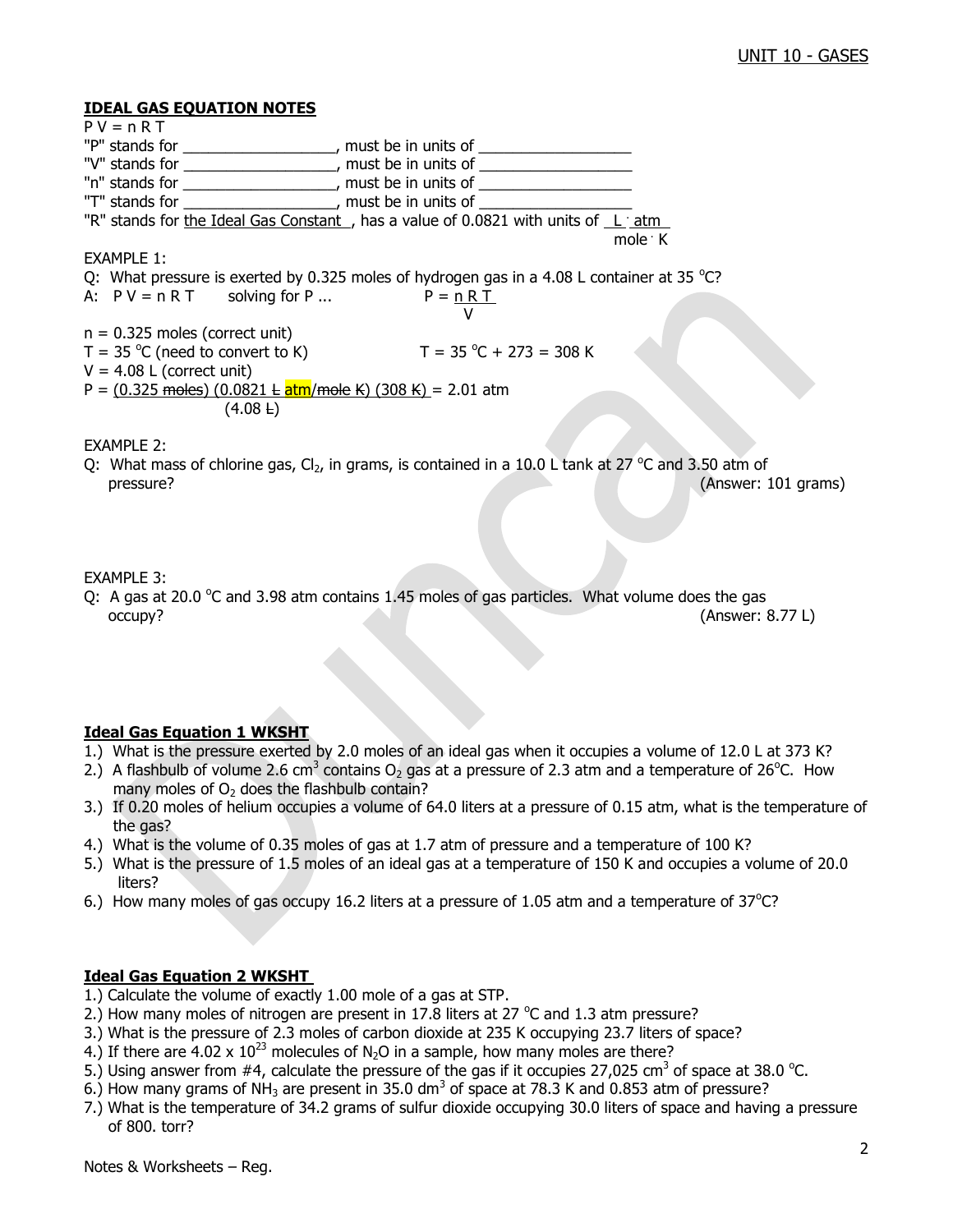- 8.) What is the pressure (in mm Hg) of 79.4 grams of boron trifluoride in a 20.0 L container at a temperature of 245 K?
- 9.) How many grams are in a sample of arsenic trifluoride that has a volume of 17,600 mL and a temperature of 92 °C and a pressure of 108,732 Pa?
- 10.) How many kilopascals of pressure are exerted by 23.8 liters of oxygen with a mass of 175 grams at a temperature of 58 °C?
- 11.) How many moles of argon are in 30.6 liters at 28 K and 658 mm Hg of pressure?
- 12.) How many grams of argon are found in  $# 11$ ?

### **GAS LAWS NOTES**

\* Unlike Ideal Gas Equation, the "Gas Laws" describe one gas undergoing a change in conditions. The Gas Laws are also different from the Ideal Gas Equation because you do not have to convert any units except temperature that has to be in Kelvins.

Combined Gas Law:

$$
P_1 V_1 = P_2 V_2
$$
\nCombined Gas Law:

\n
$$
\frac{P_1 V_1 = P_2 V_2}{T_1}
$$

\* All of the other gas laws can be derived from the combined gas law. \*

 $\sim$  Boyle's Law

- describes relationship between pressure & volume when temperature is constant
- because temperature is constant, it can be excluded from the equation
- so, equation for Boyle's Law is \_\_\_\_\_\_\_\_\_\_\_\_\_\_\_\_\_\_\_\_\_\_\_\_\_\_\_\_

- pressure & volume are \_\_\_\_\_\_\_\_\_\_\_\_\_\_\_\_\_\_ proportional

- graph of pressure vs. volume would have the general shape of

EXAMPLE: A sample of gas occupies 15 liters under 2.1 atm of pressure. What would the volume of the gas be if the pressure were decreased to 1.2 atm? (Assume that temperature is constant.)

 $\sim$  Charles' Law

- describes relationship between volume & temperature when pressure is constant
- because pressure is constant, it can be excluded from the equation
- 
- so, equation for Charles' Law is \_\_\_\_\_\_\_\_\_\_\_\_\_\_\_\_\_\_\_\_\_\_\_\_\_\_\_\_ - volume & temperature are
- graph of volume vs. temperature would have the general shape of

EXAMPLE: When I purchase a helium balloon at the store (where the temperature is 25  $\rm{^{\circ}C}$ ) for my friend's birthday, the clerk fills the balloon to a volume of 20.0 liters. When I go outside, the balloon shrinks to a volume of 17.9 liters. What is the temperature outside?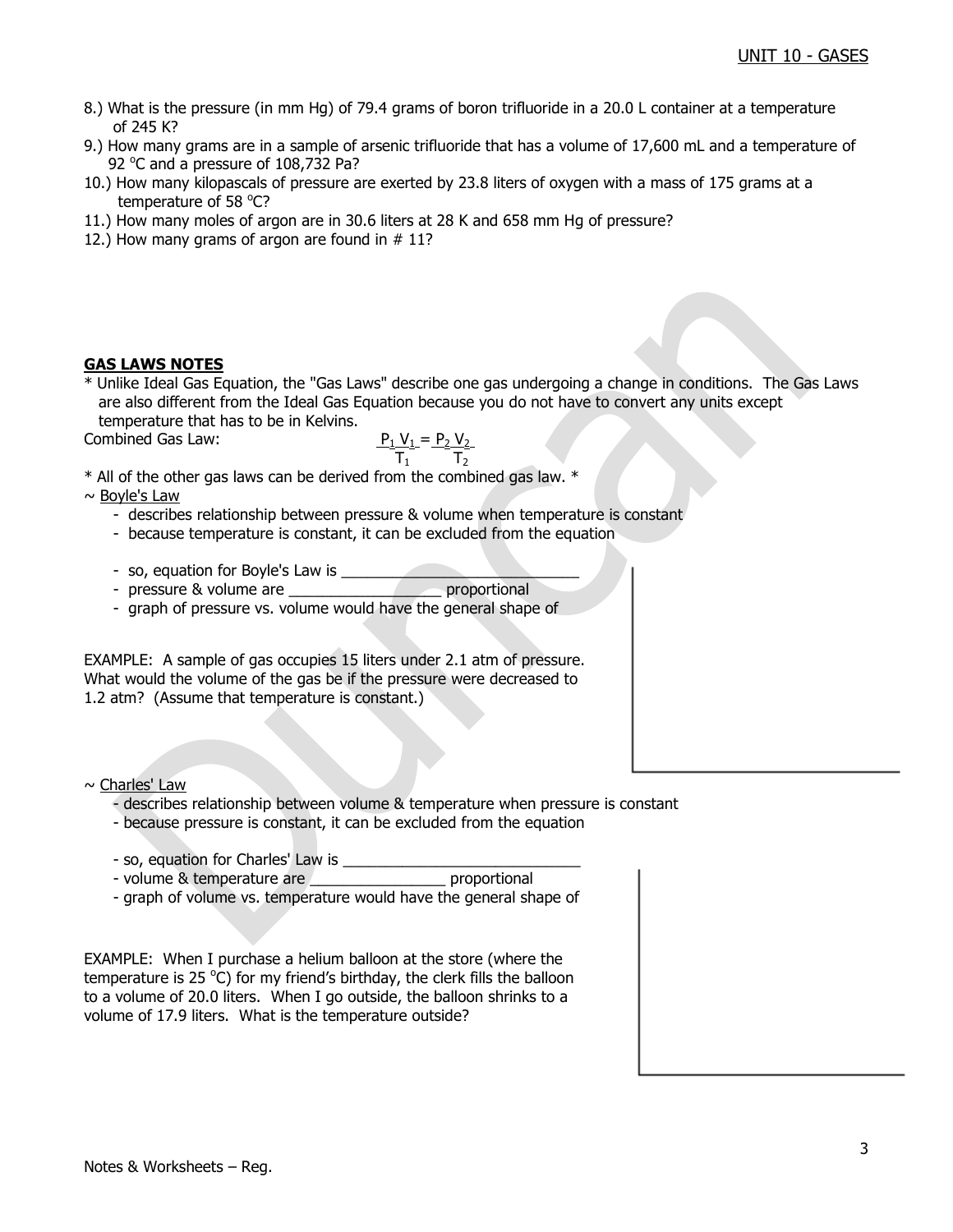$\sim$  Gay-Lussac's Law

- describes relationship between pressure & temperature when volume is constant
- because volume is constant, it can be excluded from the equation
- so, equation for Gay-Lussac's Law is
- pressure & temperature are example are proportional
- graph of pressure vs. temperature would have the general shape of

EXAMPLE: An aerosol can has an internal pressure of 2.75 atm at room temperature (25  $^{\circ}$ C). What is the pressure in the can if I leave it outside in the sun and the temperature goes up to 35  $^{\circ}$ C?

### **Gas Law Problems WKSHT**

- 1.) The gas pressure in an aerosol can is 1.5 atm at 25  $^{\circ}$ C. Assuming that the gas inside obeys the ideal gas equation, what would the pressure be if the can were heated to 450  $^{\circ}$ C?
- 2.) A pocket of gas is discovered in a deep drilling operation. The gas has a temperature of 480  $^{\circ}$ C and is at a pressure of 12.8 atm. Assume ideal behavior. What volume of the gas is required to provide 18.0 L at the surface at  $1.00$  atm and 22 °C?
- 3.) A fixed quantity of gas is compressed at constant temperature from a volume of 368 mL to 108 mL. If the initial pressure was 5.22 atm, what is the final pressure?
- 4.) A gas originally at 15 °C and having a volume of 182 mL is reduced in volume to 82.0 mL while its pressure is held constant. What is its final temperature?
- 5.) At 36 °C and 1.00 atm pressure, a gas occupies a volume of 0.600 L. How many liters will it occupy at 0.0 °C and 0.205 atm?
- 6.) What is the temperature at which  $9.87 \times 10^{-2}$  moles occupies 164 mL at 0.645 atm?
- 7.) Chlorine is widely used to purify municipal water supplies and to treat swimming pool waters. Suppose that the volume of a particular sample of Cl<sub>2</sub> is 6.18 L at 0.90 atm and 33 °C. What volume will the Cl<sub>2</sub> occupy at 107  $^{\circ}$ C and 0.75 atm?
- 8.) A gas exerts a pressure of 1.5 atm at 27  $^{\circ}$ C. The temperature is increased to 108  $^{\circ}$ C with no volume change. What is the gas pressure at the higher temperature?

## **GAS STOICHIOMETRY NOTES**

- \* chemical reaction is happening
- \* deals with two different substances (at least 1 is a gas)
- \* given chemical equation
- \* assume reaction occurs at STP unless otherwise noted

-------------------------------------------------------------

# **To solve stoichiometry problems… ALWAYS!!!!!!!!!!! \*\* WRITE THE BALANCED EQN & GIVEN AND UNKNOWN INFORMATION! \*\***

| If given                                                           | <b>Problem asks for</b>     | Use step(s) |
|--------------------------------------------------------------------|-----------------------------|-------------|
| Moles                                                              | moles                       |             |
| Moles                                                              | grams, molecules, or liters | 283         |
| Grams, molecules, or liters                                        | moles                       | 182         |
| Grams, molecules, or liters                                        | grams, molecules, or liters | 1, 2, 8, 3  |
| 1.) Find moles of given element or compound. (Set up a "T chart".) |                             |             |
| # and unit given in problem $\vert$ 1 mole = answer to step 1      |                             |             |
|                                                                    | $*#*$ unit given            |             |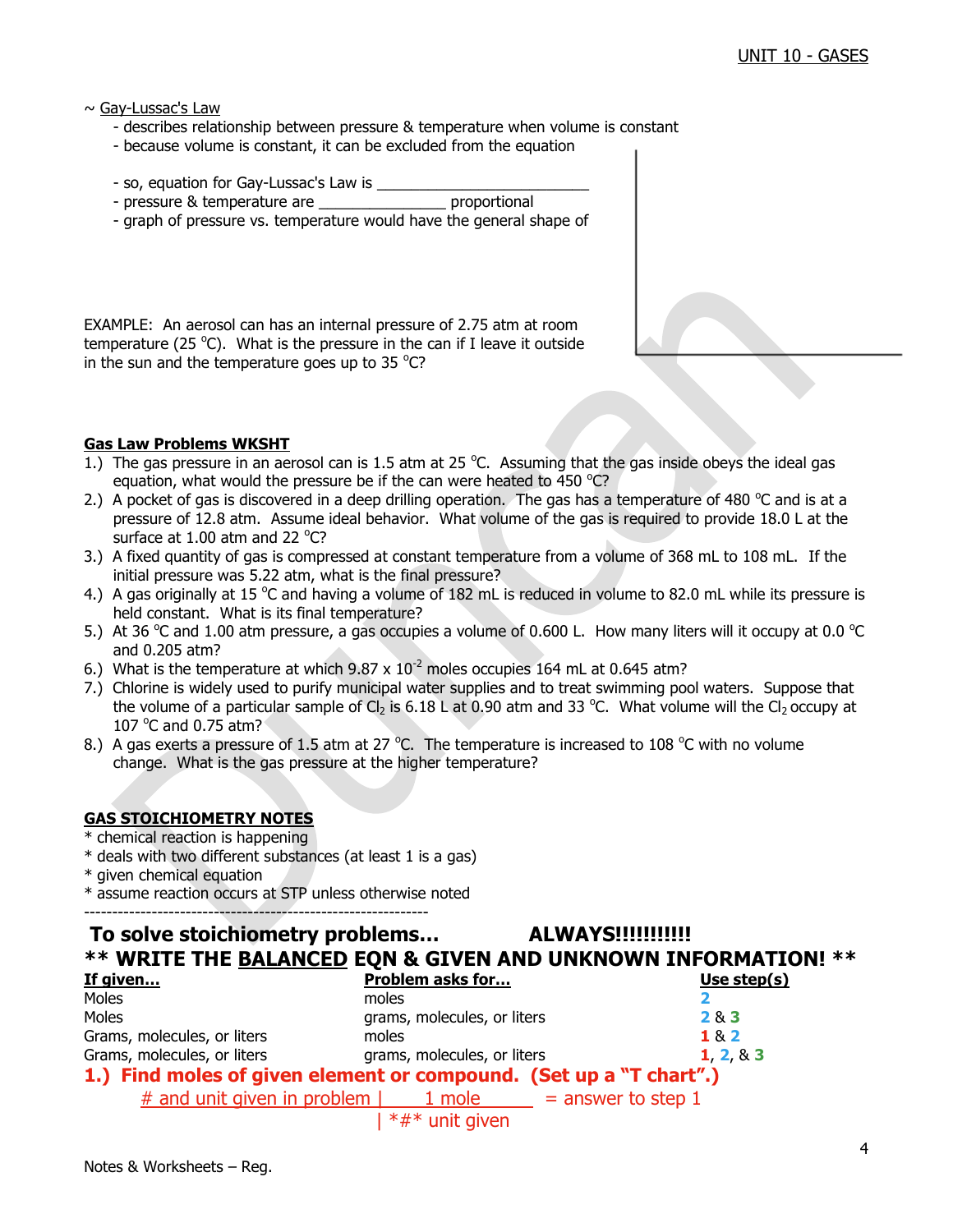$\sim$ If unit given is grams, the  $**$  used should be molar mass from P.T. ~If unit given is molecules, the  $*#*$  used should be 6.022 x  $10^{23}$  $\sim$ If unit given is liters, the \*#\* used should be 22.4

## **2.) Use mole ratio (coefficients) from balanced equation. (Set up below.)**

 $***$  moles given substance =  $\times$  moles unknown substance coefficient of given substance coefficient of unknown subst.

Then, solve for x. \*\*#\*\* should be your answer from step 1 or the number of moles given in the problem.

## **3.) Find answer. (Set up a "T chart".)**

x moles unknown subst  $\frac{1 + 1 + 1}{1 + 1 + 1}$  \*\*\* unknown unit = final answer

| 1 mole

"x" should be your answer from step 2

 $\sim$ If the unknown unit is grams, the \*\*\* $\#$ \*\*\* should be molar mass from PT ~If the unknown unit is molecules, the \*\*\*#\*\*\* should be 6.022 x  $10^{23}$  $\sim$ If the unknown unit is liters, the \*\*\*#\*\*\* should be 22.4

Example # 1 How many Liters of carbon dioxide gas can be produced from the decomposition of 4.50 grams of sodium carbonate?  $Na_2CO_3 \rightarrow Na_2O + CO_2$  (Note: Equation is already balanced.)

4.50 g Na<sub>2</sub>CO<sub>3</sub> | 1 mole Na<sub>2</sub>CO<sub>3</sub> = 0.0425 moles Na<sub>2</sub>CO<sub>3</sub> Na: 2 x 23.0 = 46.0  $\begin{array}{ccc} | & 106 \text{ q Na}_2\text{CO}_3 \end{array}$  C:  $1 \times 12.0 = 12.0 \begin{array}{ccc} | & 106.0 \end{array}$ 

O:  $3 \times 16.0 = 48.0$ 

 $0.0425$  moles Na<sub>2</sub>CO<sub>3</sub> = x moles CO<sub>2</sub> x = 0.0425 moles CO<sub>2</sub> 1 1

0.0425 moles CO<sub>2</sub> | 22.4 L CO<sub>2</sub> = **0.951 L CO<sub>2</sub>**  $| 1$  mole CO<sub>2</sub>

Example # 2 How many liters of H<sub>2</sub> are needed to react completely with 15.0 L of N<sub>2</sub>?  $N_2 + H_2 \rightarrow NH_3$ 

Example # 3 How many grams of aluminum are needed to completely react with 16.0 L of oxygen?  $Al + O_2 \rightarrow Al_2O_3$  (Ans: 25.7 g)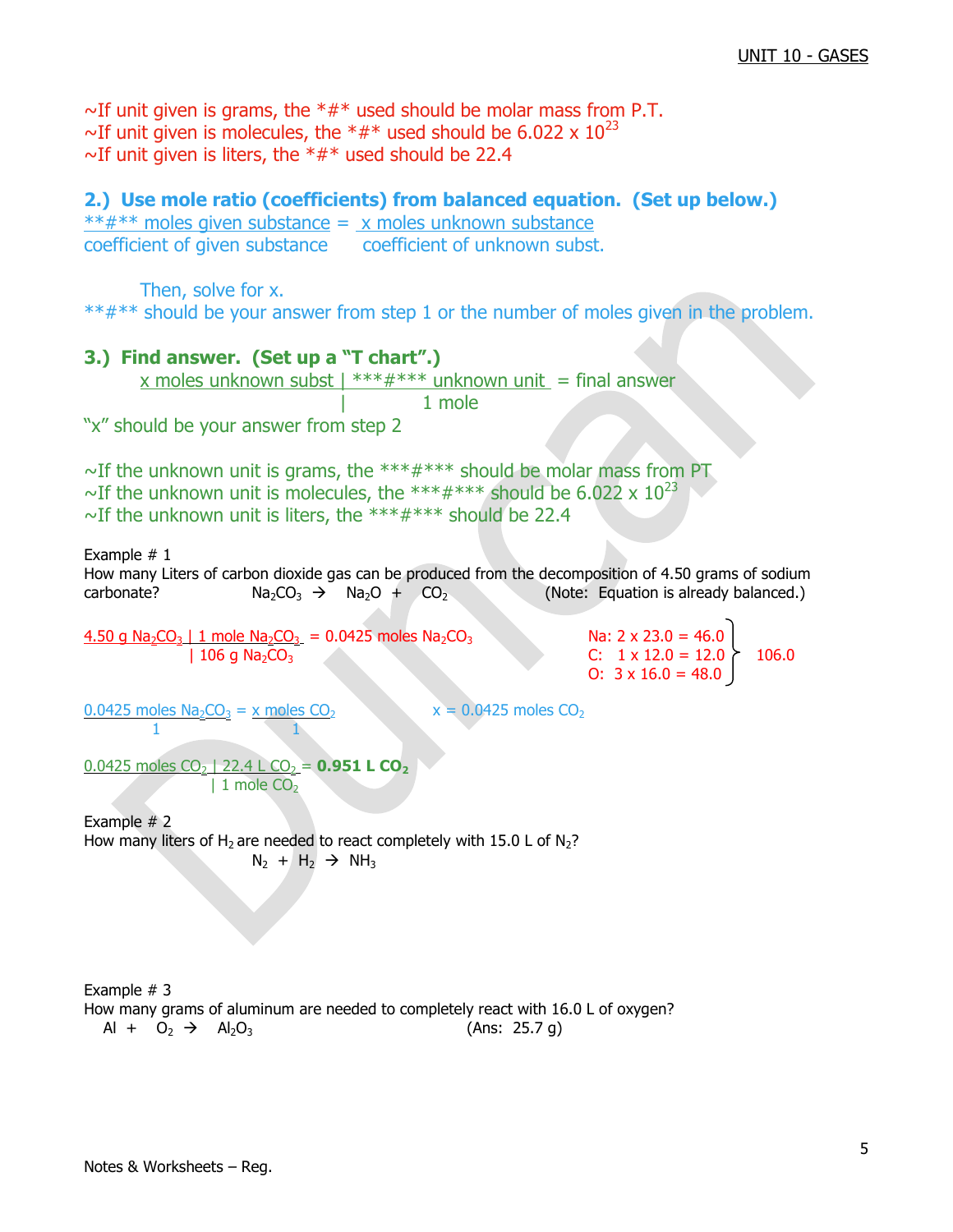## **GAS STOICHIOMETRY (standard conditions) WKSHT.**

#### **\*\* assume all reactions in this section occur at STP \*\***

- 1.) How many liters of oxygen can be formed from the decomposition of 2.00 grams of KClO<sub>3</sub>.
- $\_$  KClO<sub>3</sub>  $\rightarrow$   $\_$  KCl +  $\_$  O<sub>2</sub> 2.) How many grams of CaCO<sub>3</sub> are required to produce 6.00 L of CO<sub>2</sub>?
	- $\Box$  CaCO<sub>3</sub>  $\rightarrow$   $\Box$  CaO +  $\Box$  CO<sub>2</sub>
- 3.) Determine the volume of hydrogen gas produced when 0.250 moles of zinc react with excess HCl.  $\angle$  Zn +  $\angle$  HCl  $\rightarrow \angle$  ZnCl<sub>2</sub> +  $\angle$  H<sub>2</sub>
- 4.) How many liters of nitrogen are required to combine with 3.0 L of hydrogen in the following reaction:  $N_2 + N_2 \rightarrow NH_3$
- 5.) How many liters of oxygen are needed to combine with 7.0 liters of propane in the following reaction: \_\_ C3H<sup>8</sup> + \_\_ O<sup>2</sup> \_\_ CO<sup>2</sup> + \_\_ H2O
- $\Box$  CH<sub>4</sub> +  $\Box$  O<sub>2</sub>  $\rightarrow$   $\Box$  CO<sub>2</sub> +  $\Box$  H<sub>2</sub>O How many liters of  $CO<sub>2</sub>$  are formed from 32.0 grams of CH<sub>4</sub>?
- 7.) How many grams of Na are needed to produce 5.0 L of hydrogen?  $\_$  Na +  $\_$  H<sub>2</sub>O  $\rightarrow$   $\_$  NaOH +  $\_$  H<sub>2</sub>
- 8.) Determine the volume of  $CO<sub>2</sub>$  produced from burning 0.750 moles of C.  $C + C_2 \rightarrow C_2$

## **DALTON'S LAW OF PARTIAL PRESSURES NOTES**

\* DEALS WITH A MIXTURE OF DIFFERENT GASES \*

1.) The sum of the pressures of the individual gases equals the total pressure exerted by the mixture of gases.

$$
P_{\text{TOTAL}} = P_{\text{gas1}} + P_{\text{gas2}} + \dots
$$

EXAMPLE: A mixture of oxygen and nitrogen exerts 1.1 atm of pressure. What is oxygen's partial pressure if the pressure of the nitrogen gas is 0.8 atm?

2.) The pressure of a gas "collected over water" is equal to the atmospheric pressure minus the vapor pressure of the water.  $P_{\text{gas}} = P_{\text{atm}} - P_{\text{water}}$ 

EXAMPLE: A 44.6 mL sample of carbon dioxide is collected over water at 765 mm Hg pressure and 25 °C. What is the vapor pressure of the "dry" gas? (The vapor pressure of water at 25 °C is 23.76 mm Hg. You will have to look up this value on a table or this value must be given to you.)

3.) The partial pressure of a gas is equal to the "mole fraction" multiplied by the total pressure.

 $P_x =$  (moles x) .  $P_{total}$  $P_x''$  = partial pressure of certain gas (total moles)

 $*$  "mole fraction" =  $(moles x)$ (total moles)

EXAMPLE: A mixture of gases contains 2.0 moles of He and 4.0 moles of oxygen. If the mixture exerts a pressure of 801 torr, what is the partial pressure of the oxygen?

### **GRAHAM'S LAW OF EFFUSION NOTES**

\* compares the rates of effusion of different gases

\* lighter gases (lower molar masses) effuse faster than heavier gases (higher molar masses)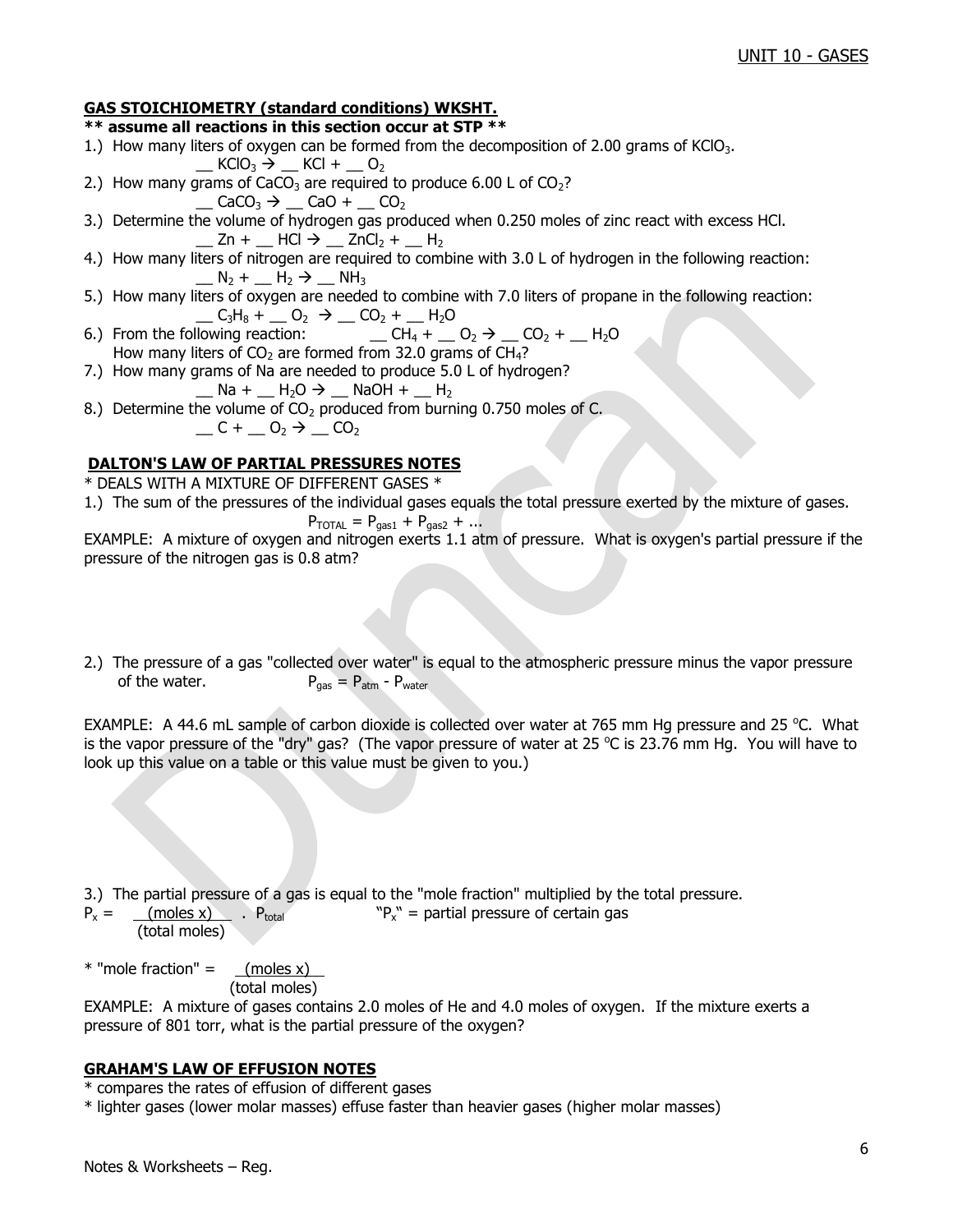| rate A | MM B |
|--------|------|
| rate B | MM A |

the rate of gas A compared to the rate of gas B is equal to the square root of the inverse of the molar masses of the gases

EXAMPLE 1: Compare the rates of effusion for oxygen gas and hydrogen gas.

EXAMPLE 2: An unknown gas effuses 1.18 times faster than  $SO<sub>2</sub>$ . What is the molar mass of the unknown gas?

## **DALTON'S LAW & GRAHAM'S LAW WKSHT.**

- 1.) Determine the partial pressure of each gas in a container with 2.0 moles of  $N_{2}$ , 3.0 moles of  $O_{2}$ , and 7.0 moles of H<sub>2</sub> that has a total pressure of 850 mm Hg. (You will have 3 separate answers for this question.)
- 2.) A mixture of nitrogen and oxygen has a total pressure of 730 mm Hg. If the nitrogen has a partial pressure of 420 mm Hg, find the pressure of the oxygen.
- 3.) At an altitude of 30,000 ft., the total air pressure is only about 450. mm Hg. If the air is 21.0 % oxygen, what is the partial pressure of oxygen at this altitude?
- 4.) A mixture of 3 gases have the following pressures: oxygen = 355 mm Hg, helium = 468 mm Hg, & nitrogen  $= 560$  mm Hg. Find the % of each gas in the mixture.
- 5.) Compare the rate of effusion of CH<sub>4</sub> and CO<sub>2</sub>. (Give answers to # 5, 6, & 7 to 3 SF's.) (Your answers for  $\#$  5, 6, 8, 7 should read " \_\_\_ effuses  $\angle$  times faster than  $\angle$ .")
- 6.) Compare the rate of effusion of helium and nitrogen.
- 7.) How much faster does ammonia ( $NH<sub>3</sub>$ ) effuse than HCl?
- 8.) An unknown gas effuses 4.0 times faster than  $O<sub>2</sub>$ . Find the molar mass of the unknown gas.

## **UNIT 10 REVIEW & PRACTICE WORKSHEET**

- 1.) Convert 122.3 kPa to atm.
- 2.) Convert 94 °C to Kelvins.
- 3.) The volume of a gas at 725 torr is 275 mL. What is the volume of the sample at 950.0 torr?
- 4.) At STP, how many liters of hydrogen gas can be produced from the complete reaction of 27.45 grams of iron with excess  $H_2O$ ?

 $-$  Fe +  $-$  H<sub>2</sub>O  $\rightarrow$   $-$  Fe<sub>3</sub>O<sub>4</sub> +  $-$  H<sub>2</sub>

- 5.) What is the temperature (in  $^{\circ}$ C) of a 1.37 mole sample of carbon monoxide in a 18.3 liter container at 805 mm Ha?
- 6.) A mixture of gases contains 2.50 moles of hydrogen, 3.25 moles of nitrogen, and 1.75 moles of oxygen and the total pressure is 775 torr. What is the partial pressure of the nitrogen?
- 7.) A gas at 47.6  $\degree$ C has a volume of 125 mL. What is the temperature of this sample of gas when its volume is 362 mL?
- 8.) Some rockets are fueled by the reaction of hydrazine (N<sub>2</sub>H<sub>2</sub>) and hydrogen peroxide (H<sub>2</sub>O<sub>2</sub>). How many liters of H<sub>2</sub>O can be produced from the complete reaction of 37.7 liters of  $N_2H_2$ ?

$$
N_2H_2 + M_2O_2 \rightarrow N_2 + M_2O
$$

- 9.) An unknown gas effuses 1.57 times faster than  $N_2O_3$ . What is the molar mass of the unknown gas?
- 10.) The pressure of a gas at 35.6  $\degree$ C is 114.3 kPa. What is the pressure when the temperature drops to  $17.3 °C?$
- 11.) A mixture of three gases (helium, neon, and argon) has a total pressure of 950. torr. If the helium and neon exert a pressure of 255 torr each, what is the partial pressure of the argon?
- 12.) A 21.5 liter sample of gas at 107 kPa of pressure has a temperature of 27.2 °C. What is the pressure of the gas if it is transferred to a 32.6 liter container at 44.1  $^{\circ}$ C?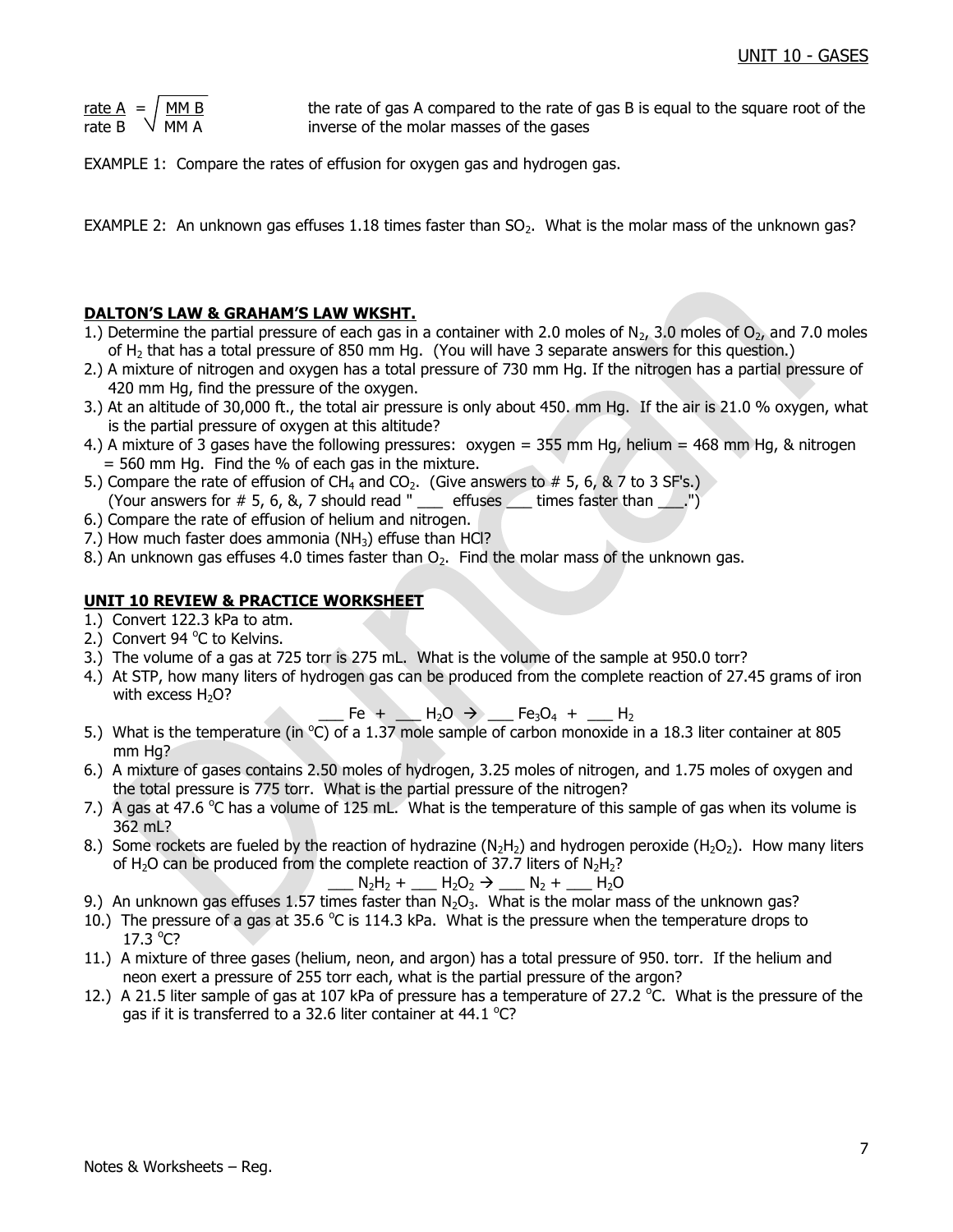## **GASES - A FANTASTIC SUMMARY & REVIEW!**

| Law                      | <b>Ideal Gas Equation</b>                                                            | <b>Combined Gas Law</b>                                                                                                |
|--------------------------|--------------------------------------------------------------------------------------|------------------------------------------------------------------------------------------------------------------------|
| equation                 | $PV = nRT$                                                                           | $P_1 V_1 = P_2 V_2$<br>$T_1$<br>T <sub>2</sub>                                                                         |
| explanation              | one gas at one set of conditions                                                     | one gas that is changing conditions                                                                                    |
| when to use it           | when the problem gives 3 of these:<br>P, V, n, T                                     | more than one temperature, pressure, and/or volume in the<br>problem                                                   |
| specific units<br>req'd? | $pressure = atm$ , volume = liters, quantity<br>$(n)$ = moles, temperature = Kelvins | temperature = Kelvins, pressure $&$ volume can be any unit,<br>but must be the same unit on both sides of the equation |

| Law            | <b>Boyle's Law</b>              | <b>Charles' Law</b>                                | <b>Gay-Lussac's Law</b>         |
|----------------|---------------------------------|----------------------------------------------------|---------------------------------|
| equation       | $P_1 V_1 = P_2 V_2$             | $\underline{V}_1 = \underline{V}_2$<br>$T_1$ $T_2$ | $P_1 = P_2$<br>$T_1$ $T_2$      |
| explanation    | pressure & volume are inversely | volume & Kelvin temp of a gas                      | pressure & Kelvin temp of a gas |
|                | proportional;                   | are directly proportional; P is                    | are directly proportional; V is |
|                | temperature is constant         | constant                                           | constant                        |
| when to use it | given 2 difft pressures & 1     | given 2 difft volumes & 1                          | given 2 difft pressures & 1     |
|                | volume or given 2 difft volumes | temperature or given 2 difft                       | temperature or given 2 difft    |
|                | & 1 pressure                    | temperatures & 1 volume                            | temperatures & 1 pressure       |
| specific units | any - but must be the same on   | any unit for volume (same on                       | any unit for pressure (same on  |
| reg'd?         | both sides of equation          | both sides), Kelvin temperature                    | both sides), Kelvin temperature |

| Law                      | <b>Dalton's Law</b>                                                                                                        | <b>Dalton's Law</b>                                                                     | <b>Graham's Law</b>                                                                                                |
|--------------------------|----------------------------------------------------------------------------------------------------------------------------|-----------------------------------------------------------------------------------------|--------------------------------------------------------------------------------------------------------------------|
| equation                 | $P_{total} = P_{gas1} + P_{gas2} + $                                                                                       | $P_x =$ (moles x) P <sub>total</sub><br>(total moles)                                   | $rac{\text{rate A}}{\text{rate B}} = \sqrt{\frac{\text{M M B}}{\text{M M A}}}$                                     |
| explanation              | the sum of the pressures of<br>the individual gases in a<br>mixture equals the total<br>pressure exerted by the<br>mixture | amount of a gas in mixture is<br>proportionate to the amount<br>of its partial pressure | rate of gas A compared to the rate<br>of gas B is equal to the square root<br>of the inverse of their molar masses |
| when to use it           | mixture of gases; only<br>pressures given                                                                                  | mixture of gases; moles &<br>total pressure given                                       | when any form of the word<br>"effusion" or "diffusion" is in the<br>problem                                        |
| specific units<br>reg'd? | any- all must have same unit                                                                                               | any- all must have same unit                                                            | no                                                                                                                 |

### **EXTRA UNIT 10 REVIEW WORKSHEET**

- 1.) Convert the following pressure measurements to atmospheres.
	- (A) 151.98 kPa (B) 456 mm Hg (C) 912 torr

- 2.) What are the conditions for gas measurement at STP?
- 3.) The volume of a sample of methane gas measures 350. mL at 27.0  $\degree$ C and 810. mm Hg. What is the volume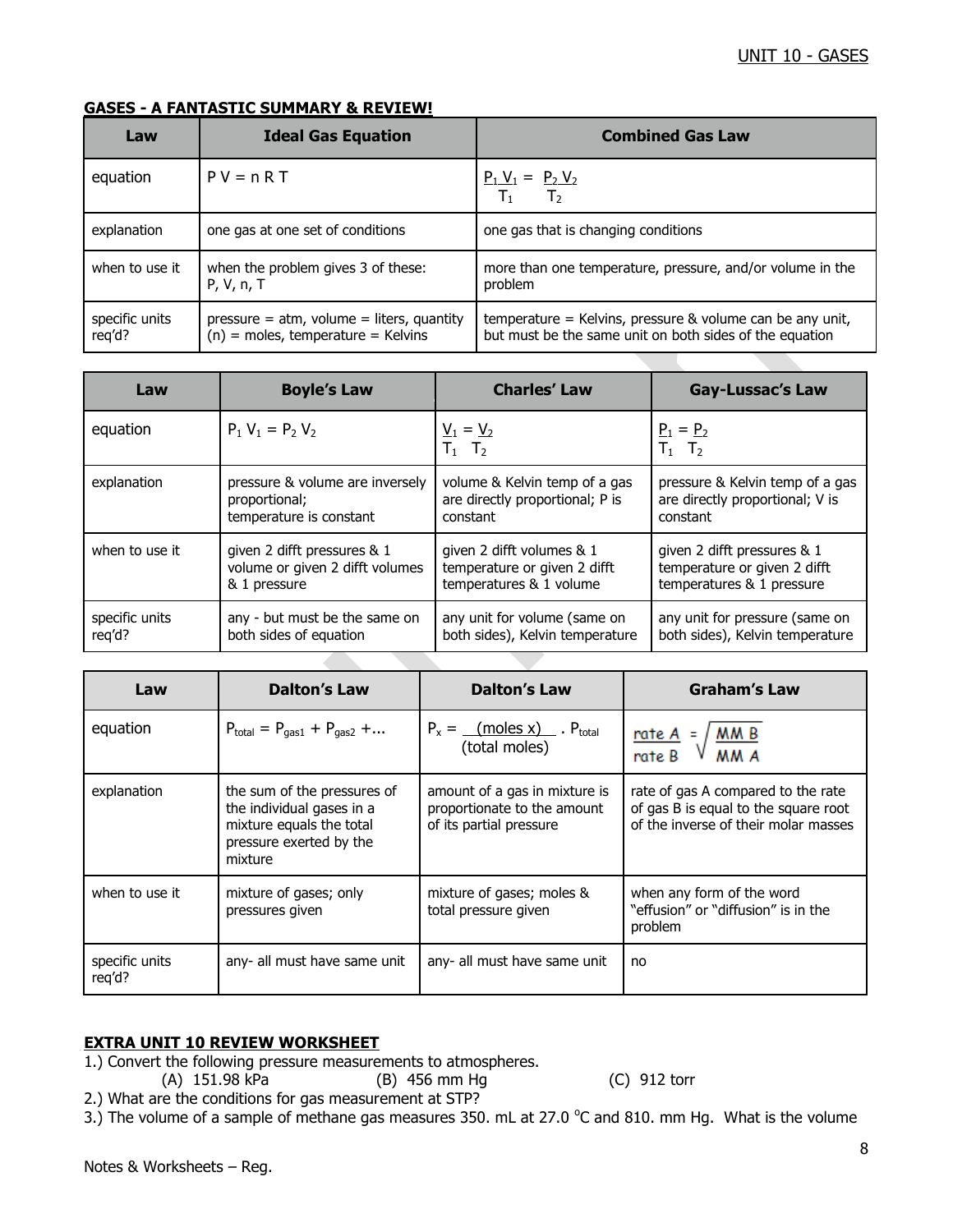(in liters) at -3.0  $^{\circ}$ C and 650. mm Hg pressure?

Ideal Gas Eqn. 1 wksht.

- 4.) How many grams of nitrogen gas are contained in a 32.6 liter container at 34.4  $\degree$ C and 579 torr?
- 5.) A mixture of four gases in a container exerts a total pressure of 955 mm Hg. In this container, there are 4.50 moles of N<sub>2</sub>, 4.25 moles of CO<sub>2</sub>, 2.75 moles of H<sub>2</sub>, and 2.00 moles of O<sub>2</sub>. What is the partial pressure of H<sub>2</sub>?
- 6.) Compare the rates of effusion of carbon dioxide gas and carbon monoxide gas.
- 7.) An unknown gas effuses 1.37 times faster than  $Cl<sub>2</sub>$  gas. What is the molar mass of the unknown gas?
- 8.) Given the following unbalanced reaction: \_\_\_ C<sub>5</sub>H<sub>12</sub> + \_\_ O<sub>2</sub>  $\rightarrow$  \_\_ CO<sub>2</sub> + \_\_ H<sub>2</sub>O
- How many liters of oxygen are needed to produce 45.7 liters of CO<sub>2</sub>?<br>9.) Given the unbalanced equation: Mg + 0<sup>2</sup> → MgO  $\begin{array}{ccc} \n\text{Mg} + \text{O}_2 \rightarrow \text{MgO} \n\end{array}$ How many liters of oxygen gas are required to produce 45.8 grams of magnesium oxide?
- 10.) An aerosol can contains gases under a pressure of 4.50 atm at 20.0 °C. If the can is left on a hot, sandy beach, the pressure of the gases increases to 4.80 atm. What is the temperature on the beach (in  $^{\circ}$ C)?

| waa aas can a mana                                                                          | 1.) 5.1 atm; 2.) 2.4 x $10^{-4}$ moles;                                                                                                                                                                                | 3.) 580 K; 4.) 1.7 L;        |                                                                                                                                            | 5.) 0.92 atm; |                                             | 6.) 0.668 moles |
|---------------------------------------------------------------------------------------------|------------------------------------------------------------------------------------------------------------------------------------------------------------------------------------------------------------------------|------------------------------|--------------------------------------------------------------------------------------------------------------------------------------------|---------------|---------------------------------------------|-----------------|
| Ideal Gas Eqn. 2 wksht.<br>6.) $78.9$ g;<br>12.) 480 g                                      | 1.) 22.4 L; 2.) 0.94 moles;<br>7.) 720. K;                                                                                                                                                                             | 8.) 897 mm Hg;               | 3.) 1.9 atm; 4.) 0.668 moles;<br>9.) 83 g;                                                                                                 |               | 5.) 0.631 atm;<br>10.) 632 kPa;             | 11.) 12 moles;  |
| Gas Law Problems wksht.<br>6.) $13.1 K$ 7.) $9.2 L;$                                        | 1.) 3.6 atm; 2.) 3.59 L or 3.6 L;                                                                                                                                                                                      | 3.) 17.8 atm;<br>8.) 1.9 atm | 4.) 130 K or 130. K;                                                                                                                       |               | 5.) 2.59 L or 2.6 L;                        |                 |
| Gas Stoichiometry wksht.<br>1.) $0.551$ L; 2.) $26.8$ g;<br>7.) 10. g; 8.) $16.8 \text{ L}$ |                                                                                                                                                                                                                        | 3.) 5.60 L; 4.) 1.0 L;       |                                                                                                                                            |               | 5.) $35 \text{ L}$ ; 6.) $44.8 \text{ L}$ ; |                 |
|                                                                                             | Dalton's Law & Graham's Law wksht.<br>1.) $N_2 = 142$ mm Hg, $O_2 = 213$ mm Hg, H <sub>2</sub> = 496 mm Hg<br>4.) $O_2$ = 25.7%, He = 33.8 %, N <sub>2</sub> = 40.5 %<br>6.) He effuses 2.65 times faster than $N_2$ . |                              | 2.) 310 mm Hg 3.) 94.5 mm Hg<br>5.) CH <sub>4</sub> effuses 1.66 times faster than $CO2$ .<br>7.) $NH3$ effuses 1.46 times faster than HCl |               |                                             | 8.) 2.0 g/mole  |
|                                                                                             | Unit 10 Review & Practice wksht.<br>1.) 1.207 atm 2.) 367 K 3.) 210. mL<br>7.) 928 K 8.) 75.3 L 9.) 30.8 g/mole                                                                                                        |                              | 4.) $14.7 \text{ L}$ 5.) $-101 \text{ °C}$ 6.) 336 torr<br>10.) 108 kPa   11.) 440 torr   12.) 74.5 kPa                                    |               |                                             |                 |
| Extra Unit 10 Review wksht.<br>4.) $27.6 g$<br>7.) 37.8 g/mole                              | 1.) (A) 1.5003 atm (B) 0.600 atm (C) 1.20 atm<br>5.) $H_2 = 195$ mm $Hg$<br>8.) 73.1 L                                                                                                                                 | 9.) 12.8 L                   | 2.) $0^{\circ}$ C (or 273 K) & 1 atm 3.) 0.393 L<br>6.) CO effuses 1.25 times faster than $CO2$ .<br>10.) 40.0 °C                          |               |                                             |                 |
|                                                                                             |                                                                                                                                                                                                                        |                              |                                                                                                                                            |               |                                             |                 |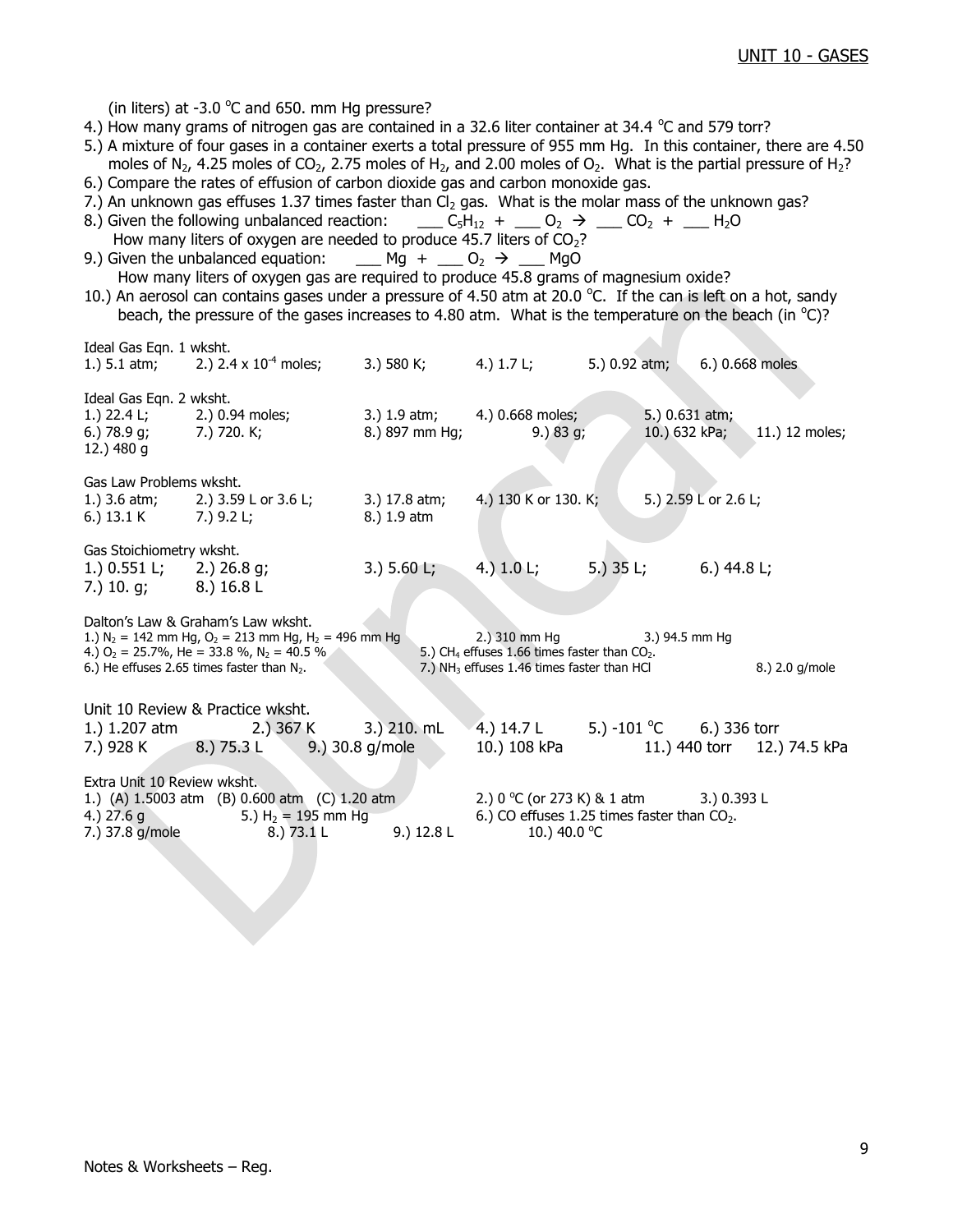### **DETERMINING MOLAR MASS USING THE IDEAL GAS EQUATION LAB**

#### DISCUSSION & OBJECTIVE

Gases are one of the major products and/or reactants in many chemical reactions. Of all the states of matter, gases are the most affected by changes in temperature and pressure. The method of collecting the gas also affects the pressure of the gas. The relationship between the density of a gas and the pressure and temperature at which it is collected can be used to determine the molecular weight of the gas.

This lab activity will use the Ideal Gas Equation to experimentally determine the molar mass of a common gas butane. Since real gases do not behave ideally at room temperature, the results will be expected to vary from the calculated molar mass. The idea of a dry gas versus one collected over water will also be involved. MATERIALS

butane lighter, large container, large graduated cylinder, thermometer, balance SAFETY PRECAUTIONS

#### basic safety precautions apply; **Do not try to ignite the gas after collecting it!** PROCEDURE

- 1. Immerse the lighter completely in water. Then use a paper towel to dry the lighter as best as possible. Then weigh the butane lighter to the nearest hundredth of a gram. Record this value in the data table.
- 2. Fill the container about two-thirds to three-fourths full with water.
- 3. Place the graduated cylinder in the container and fill it with water also. Invert the cylinder and keep the opening of the cylinder under the surface of the water to prevent any water from leaving the cylinder. (You should not have any air bubbles at the top of the graduated cylinder.)
- 4. Check the lighter to be certain it is open as much as possible to allow gas to escape rapidly.
- 5. Place the top of the lighter up into the opening of the cylinder and depress the striker to allow the gas to bubble up into the cylinder. (Butane is not very flammable under water!)
- 6. Allow the gas to escape until about 250 mL of gas are collected. Quickly read the volume of the gas because butane is more soluble in water than most hydrocarbons. Record this volume.
- 7. Dry the lighter **completely** and weigh it again. Record this value.
- 8. Read the temperature of the water to the nearest tenth of a degree. Record this temperature.
- 9. Your instructor will provide you with the barometric pressure reading.

### DATA TABLE

| Dry gas pressure measurement in atm                 | atm       |
|-----------------------------------------------------|-----------|
| Pressure of the "dry" gas                           | mm Hg     |
| Vapor pressure of water at certain temperature *    | mm Hg     |
| Barometric pressure conversion (1 inch = $25.4$ mm) | mm Hq     |
| <b>Barometric pressure</b>                          | inches Hg |
| Temperature measurement in Kelvins                  |           |
| Temperature of the water (and gas)                  | $\sigma$  |
| Volume measurement in Liters                        |           |
| Volume of gas collected                             | mL        |
| <b>Mass of gas collected</b>                        | g         |
| Mass of the lighter after collecting gas            |           |
| Mass of the lighter before collecting gas           |           |

\* See table of water vapor pressures on next page.

#### CALCULATIONS

The ideal gas equation is  $P V = n R T$